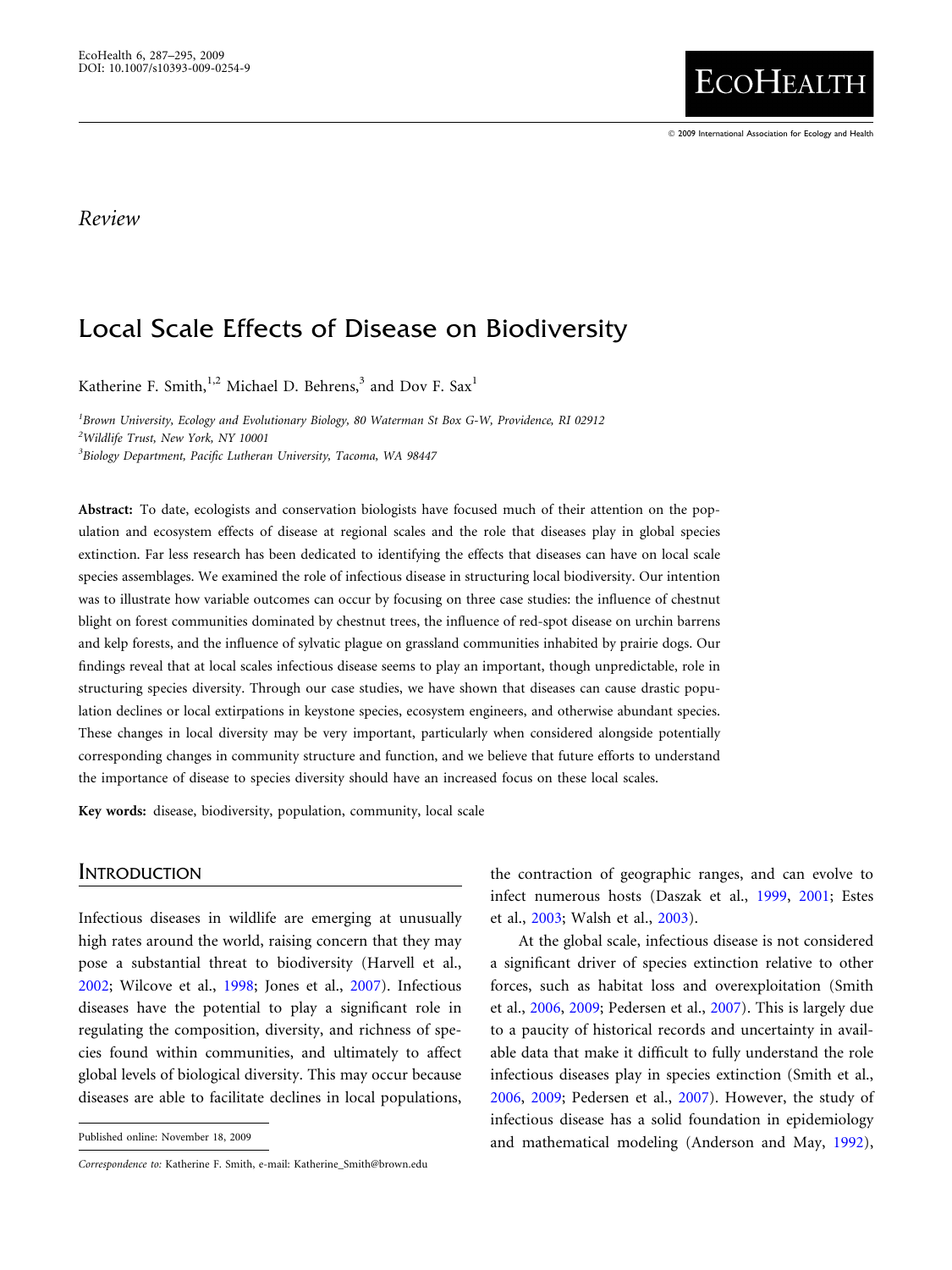which suggests that disease-mediated extinction is indeed rare. Theory predicts that infectious agents should only drive species to extinction under specific circumstances: when pre-epidemic population size is small, when reservoir hosts are available, when the infectious agent can survive in the abiotic environment, or when transmission is a function of the frequency of infected individuals and not subject to population density thresholds (i.e., sexually transmitted diseases) (Thrall et al., [1993;](#page-8-0) De Castro and Bolker, [2005;](#page-7-0) Fenton and Pedersen, [2005](#page-7-0); Pedersen et al., [2007\)](#page-8-0). To date, ecologists and conservation biologists have focused much of their attention on the population and ecosystem effects of disease at regional scales, and the role that diseases play in global species extinction (Smith et al., [2006,](#page-8-0) [2009](#page-8-0); Pedersen et al., [2007\)](#page-8-0). Far less experimental work has been dedicated to identifying local impacts of disease on community structure and biodiversity. We have considered the role of infectious disease at the local scale and present three new case studies that help to illustrate the range of impacts that infectious diseases can have on community structure and biodiversity.

### LOCAL SCALE EFFECTS OF INFECTIOUS DISEASE

At local scales, infectious disease may cause or facilitate numerous changes in the structure of species assemblages (Hudson et al., [2002](#page-7-0)). After the emergence of the myxoma virus into England, for example, there was a rapid decline in rabbit (Oryctologus cuniculus) populations, which altered vegetation patterns and both invertebrate and vertebrate communities (Minchella and Scott, [1991\)](#page-8-0). Similarly, the arrival of Dutch elm disease in England had various consequences for plant and animal communities. While the availability of forest habitat for many bird species declined, an increase in beetle larvae in dead trees resulted in increased food availability for others (Osborne, [1985\)](#page-8-0). In 1889, the Italian army imported cattle that were carrying rinderpest virus (a Morbillivirus related to measles) from India to the Horn of Africa. Within a year, the virus spread to numerous species and caused mass mortality in domestic and wild artiodactyls populations (Plowright, [1982](#page-8-0); Spinage, [2003](#page-8-0)). After 1961, when clinical rinderpest was eradicated, wildlife populations experienced rapid recovery and had corresponding effects on population dynamics and community structure (Sinclair, [1979](#page-8-0); Plowright, [1982;](#page-8-0) Dobson, [1995](#page-7-0); Tompkins et al., [2000\)](#page-8-0). Increases in the abundance of ungulate species following rinderpest control led to an increase in the density of carnivores, particularly lions (Panthera leo) and hyenas (Crocuta crocuta), which were matched by decreases in the abundance of gazelles, most likely due to increased predation pressure. Collectively, the regulatory effects and trophic cascades initiated by these events suggest that certain diseases can play keystone roles in ecosystem functioning and structure. With respect to species diversity, however, only three potential outcomes are conceivable when disease occurs in a local community of organisms.

First, a disease may have no significant effect on diversity. This can occur, for example, if a disease causes few species extirpations within a community, or if the species extirpations caused by a disease are largely matched by the compensatory establishment of other species. Second, a disease may cause or facilitate a decrease in species diversity. This can occur, for example, if a disease were to remove a keystone species or ecosystem engineer from an assemblage, causing a cascade of extirpation events, or more generally if species that are extirpated from an assemblage are not replaced by the compensatory establishment of other species. Third, a disease may cause or facilitate an increase in diversity. This can occur, for example, if a previously dominant species is reduced in abundance or extirpated from an assemblage, such that there is an increase in the quantity of limiting resources available; this might result in a more evenly distributed assemblage of species or an overall increase in the number of species present.

It is difficult to determine the relative frequency of these three possible responses (no change, an increase, or a decrease in diversity) given the shortage of scientific studies that explicitly examine the effects of disease on local scale biodiversity. Largely, this is due to a lack of long-term data on community assemblages before and after an infectious disease emerges (i.e., shifts its geographic range, evolves, infects new host species, or increases in incidence). This is an important topic to consider, however, as many scientists cite anecdotal evidence that recent disease epidemics significantly impact local species diversity. For example, researchers in Tasmania believe that the rapid loss of Tasmanian devils (Sarcophilus harrisi) to devil facial tumor disease is leading to population increases in two harmful invasive predators, feral cats and European red foxes (Vulpes vulpes), which they fear will threaten native species diversity just as they did in mainland Australia (Jones et al., [2007\)](#page-7-0). Likewise, in Australia, the introduction of rabbit hemorrhagic disease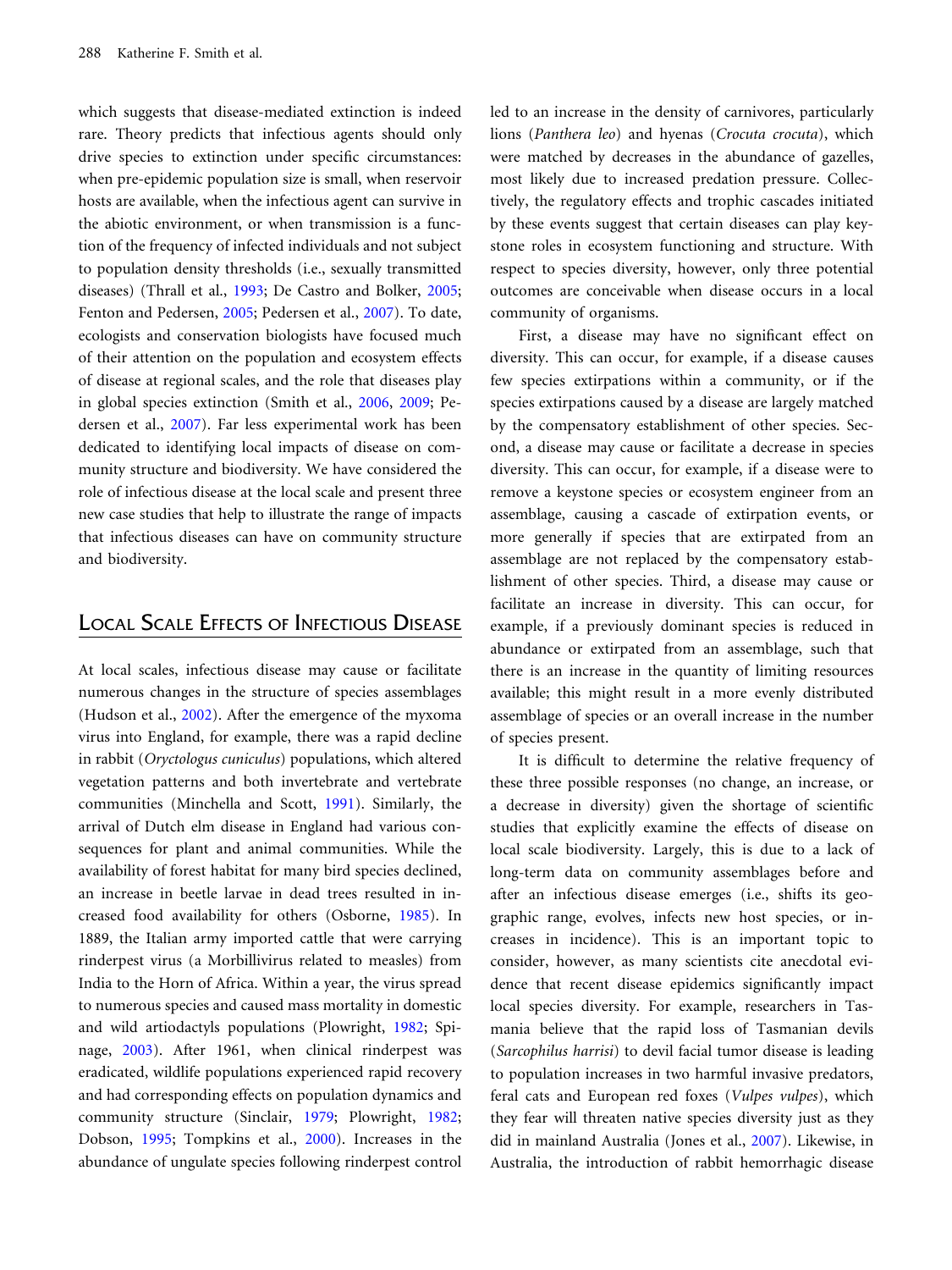as a biocontrol for the European rabbit (Oryctolagus cuniculus) seems to have facilitated population recovery among competing native granivorous rodents: Western grey and red kangaroos (respectively, Macropus fuliginosus and Macropus rufus) (Mutze et al., [2008\)](#page-8-0). Similarly, the infectious fungus Batrachochytrium dendrobatidis, which causes the deadly disease chytridiomycosis in amphibians, may have significant effects on local species communities. As evidenced by B. dendrobatidis epidemics in amphibian communities around the world, catastrophic declines and recent species extinctions associated with disease are more than a theoretical possibility (Collins and Storfer, [2003\)](#page-7-0). The loss of so many individual amphibians to B. dendrobatidis, and the recent irreversible loss of several species to the disease, is believed to alter aquatic and terrestrial food webs, nutrient cycling, algal biomass, and insect abundance. Unfortunately, scientists have been unable to study the local scale effects of amphibian declines after epidemics of B. dendrobatidis.

Evaluating the impact of disease on local biodiversity is tricky, but we can begin to gain some understanding of the issue by considering disease emergence in local communities. Emerging infectious diseases are defined as those caused by parasites and pathogens that have recently increased in incidence, occupied host species or geographic extent, have been newly discovered, or are caused by a newly evolved agent (Lederberg et al., [1992](#page-8-0)). By altering the abundance and distribution of particular species, emerging diseases can cause large changes in community structure that lead to increases, decreases, or relatively little change in diversity. Our intention here is to illustrate how these variable outcomes can occur by focusing on three local scale case studies of disease emergence: the influence of chestnut blight on forest communities dominated by chestnut trees, the influence of red-spot disease on urchin barrens and kelp forests, and the influence of sylvatic plague on grassland communities inhabited by prairie dogs. The differential impact of diseases on these communities suggests that the role of disease, while often being extremely important, is highly variable, and is not a consistent a threat to local species diversity. Although important, it is outside the scope of this review to consider the relative effects of disease compared with other environmental forces (i.e., climate change, habitat loss, overexploitation) on local diversity (see Smith et al., [2009\)](#page-8-0). Likewise, whereas analogies have been drawn between emerging diseases and invasive species, we do not address this topic.

#### CHESTNUT BLIGHT IN NORTH AMERICA

Before the establishment of chestnut blight (Cryphonectria parasitica) in eastern North America, the American chestnut (Castanea dentata) was an important canopy component of eastern deciduous forests. In local areas the American chestnut often formed up to 90 percent of the total wood volume (Korstian and Stickel, [1927\)](#page-7-0) and over broader areas of its geographic range it probably composed more than 40 percent of the total number of canopy trees (Keever, [1953](#page-7-0)). This relatively high level of abundance and dominance was dramatically changed by the chestnut blight, which was introduced to North America through the horticultural trade and was first discovered in New York City in 1904 (Keever, [1953](#page-7-0)). In less than 50 years blight spread throughout the natural range of the American chestnut, from northern New England to the southern Appalachians, causing a transformation in the American chestnut from an abundant overstory tree to an occasional understory shrub (Paillet, [2002](#page-8-0)). Although chestnuts are clearly persisting (through clonal growth), their former role as a dominant member of many eastern forest communities has been dramatically changed. This disease-induced change in the functional role of the American chestnut consequently has had tremendous impacts on the structure of tree communities throughout its geographic range, where other tree species have become dominant in their absence (Korstian and Stickel, [1927](#page-7-0); Keever, [1953;](#page-7-0) Nelson, [1955](#page-8-0); McCormick and Platt, [1980](#page-8-0)). We are concerned with the role that these disease-induced changes may have had on species diversity at local spatial scales, i.e., within species communities.

Few data sets exist that compare tree species diversity at particular sites before and after chestnut blight reached an area. Nonetheless, two such studies exist and from these we can draw some inferences about the types of changes that occurred. At the Coweeta Hydrologic Laboratory in eastern North Carolina, the effects of chestnut blight on tree communities were recorded in 1934 shortly after blight reached the area, in 1941 after the blight began to induce chestnut mortality, and again in 1953 after chestnuts were largely replaced as canopy trees (Nelson, [1955\)](#page-8-0). Across this time interval, as chestnut abundance declined, tree species that were abundant showed progressive increases in species evenness; this is shown graphically as a progressive flattening of their rank-abundance distributions (Fig. [1a](#page-3-0)). Rare species, which were lumped together as a single group by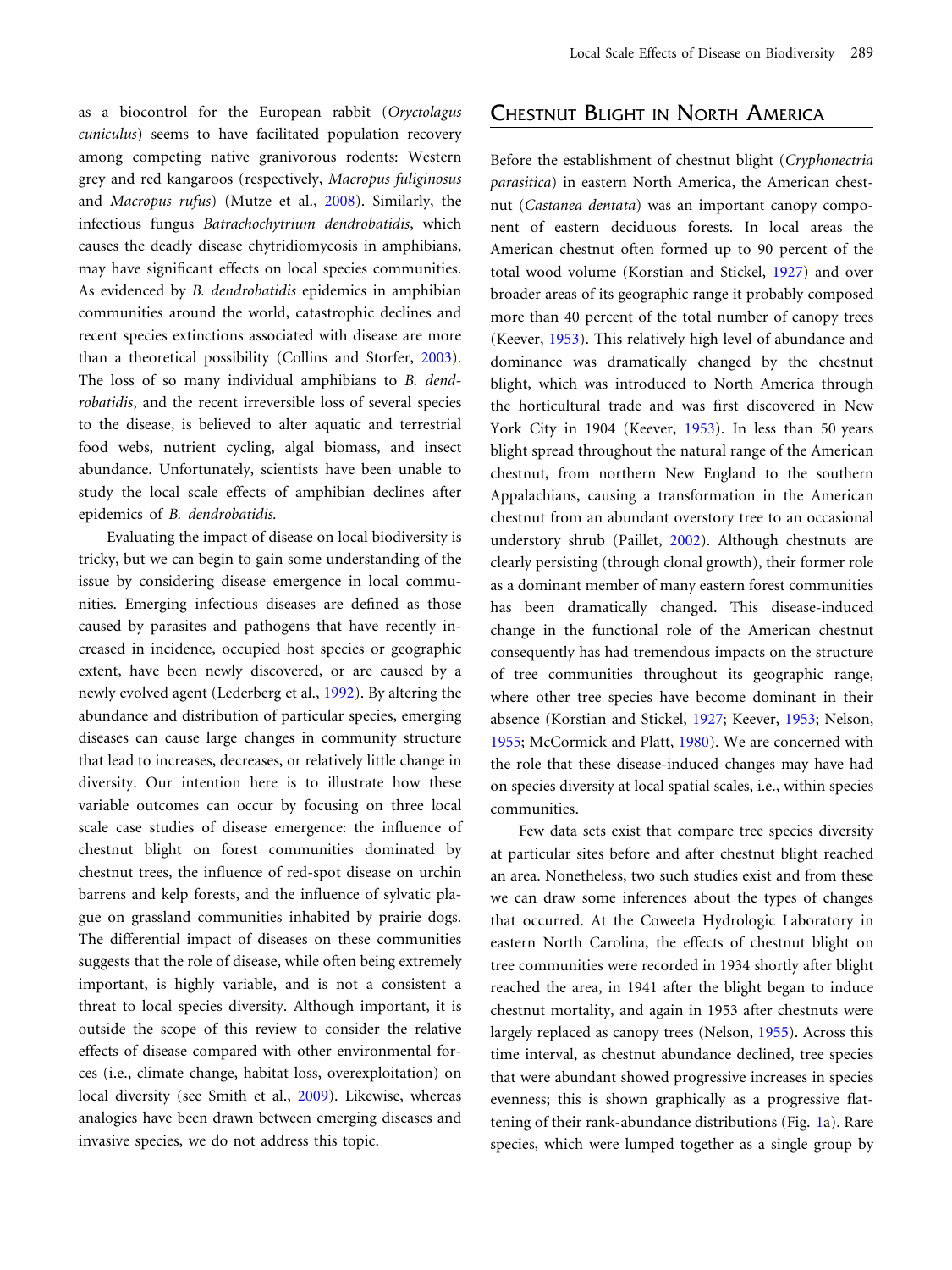<span id="page-3-0"></span>

Figure 1. The impacts of declining American chestnut abundance on tree communities. Abundance was measured as the log number of stems per acre. a Change in relative abundance of the most common canopy trees in a North Carolina forest in 1934 (closed circles), 1941 (open circles), and 1953 (triangles) as chestnut trees declined from the most to least abundant species. Note that in addition to a decline in the dominance of any single tree species (and to a corresponding increase in species evenness) that four additional tree species (not shown on this figure) invaded after a decline in chestnut tree abundance, such that the net diversity of tree species increased (Nelson, [1955](#page-8-0)). b Change in relative abundance of canopy trees in Connecticut forests surveyed before (closed circles) and after (open circles) the removal of chestnut trees, which were the most abundant species initially, and completely absent after their removal; this lead to an increased evenness and richness (and hence diversity) of canopy tree species (Korstian and Stickel, [1927\)](#page-7-0)

Nelson ([1955\)](#page-8-0), behaved consistently with more abundant species by also showing increased abundance after chestnut declines. In addition to the increases in evenness (and

hence diversity) that are shown in Fig. 1a, Nelson [\(1955](#page-8-0)) also documented increases in the total number of tree species occupying areas formerly dominated by chestnuts, where several additional tree species invaded—further increasing species richness and diversity. Similar changes were observed in a study by Korstian and Stickel ([1927\)](#page-7-0), who examined forests in Connecticut that were surveyed before and after chestnut trees had been ''salvaged,'' i.e., removed, in anticipation of the coming blight. Taking an average across several forest plots they documented an increase in species evenness and richness (and therefore in diversity) of canopy trees after the removal of chestnuts; this is shown graphically as a decrease in the slope and an increase in the length of the subsequent rank-abundance curve (Fig. 1b). It is unclear, however, whether these increases in richness are simply due to the emergence of subordinate trees into the canopy or due to the addition of species to the community. Nevertheless, the combined results of these studies provide convincing evidence that at a minimum, species evenness increased after the demise of chestnut trees, facilitating an increase in local species diversity.

Although the evidence for increasing tree diversity after the removal of chestnut trees is strong, these data do not demonstrate how other associated components of these species assemblages might have changed. On the one hand, given the known allelopathic impacts of American chestnut litter (Vandermast et al., [2002\)](#page-8-0), we might expect that the diversity of understory vegetation also increased after declines in chestnut abundance; however, evidence to support this conjecture is unavailable. On the other hand, given the loss of chestnut seed production (Paillet, [2002](#page-8-0)), we might expect that diversity of granivorous species decreased locally; this assumes, however, that compensatory increases in oak species abundance, and hence acorn production, in these systems (Nelson, [1955](#page-8-0)) has not mitigated the loss of chestnut seeds. Still, it seems likely that at least some species could have been negatively impacted by the decline in chestnut tree abundance, which in turn could have caused the loss of some species locally. However, we do not know whether other species were able to be added locally, due to the corresponding increase in other resources. Therefore, with the data available, it seems uncertain how elements of forest species assemblages (other than the trees themselves) might have changed in diversity at local scales after the decline in chestnut abundance.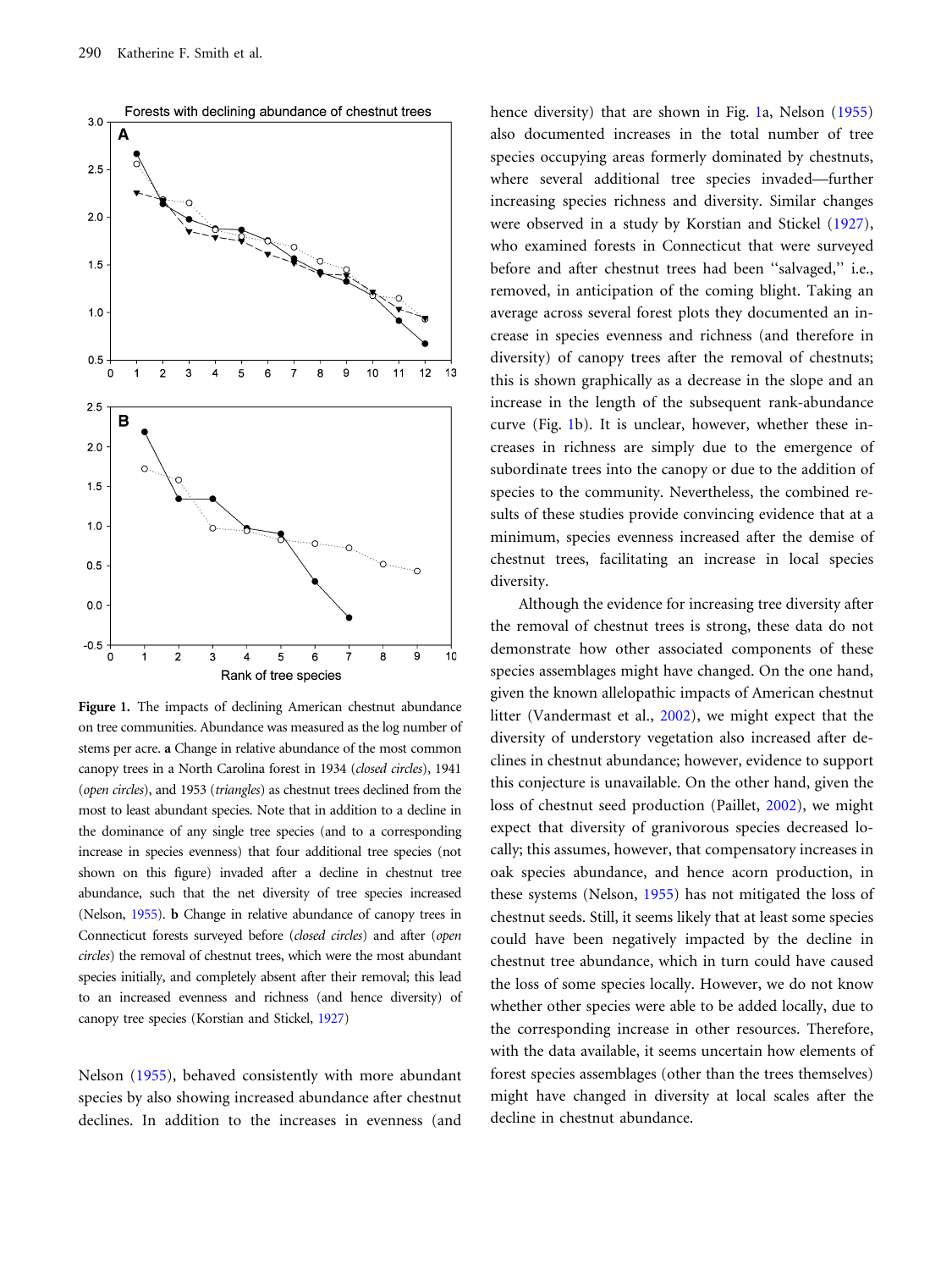# RED-SPOT DISEASE: SEA URCHIN BARREN AND KELP FOREST DYNAMICS

At temperate latitudes on the west coast of North America, kelp ''forests'' form one of the most distinctive subtidal habitats in the world (Steneck et al., [2002](#page-8-0)). These habitats are structured predominately by Macrocystis pyrifera; a brown algal species that can grow to more than 40 m in height, extending from subtidal rocky or sandy substrates to surface waters (Foster and Schiel, [1985](#page-7-0)). The extensive three-dimensional distribution of M. pyrifera creates a heterogeneous habitat and supplies energy that supports a diverse assemblage of vertebrate, invertebrate, and algal species, which together comprise the kelp forest communities of the Northeast Pacific. Macrocystis kelp forests are dynamic communities that are subject to periodic eradication by factors, including extreme storm events and population outbreaks of sea urchins. Sea urchins feed extensively on the algae that maintain Macrocystis kelp forests (Ebeling et al., [1985\)](#page-7-0). At high urchin densities, this can cause dramatic declines in M. pyrifera and replacement of kelp forest communities with urchin barrens (Tegner and Dayton, [2000](#page-8-0)).

Historically, the role of sea urchins in the local destruction of Northeast Pacific kelp forests was mediated by predators, such as sea otters (Enhydra lutris). A primary predator of urchins, sea otters can dramatically reduce urchin abundance, thereby releasing kelp forests from regulation by urchin herbivory (Estes and Palmisano, [1974](#page-7-0)). Today, in the absence of sea otters from the majority of their historic range, as well as the absence or reduced abundance of other historic urchin predators, periodic urchin population explosions lead to the regular removal of kelp forest habitats (Estes et al., [2003](#page-7-0)). However, in the last two decades another ''predator,'' red-spot disease, has altered local populations of sea urchins in the waters of coastal California (Behrens and Lafferty, [2004;](#page-7-0) Lafferty, [2004](#page-7-0); Lester et al., [2007](#page-8-0)). Epidemics of red-spot disease have repeatedly decimated local urchin populations (e.g., purple and red sea urchin Strongylocentrotus purpuratus and S. franciscanus) that reach high densities (Behrens and Lafferty, [2004;](#page-7-0) Lafferty, [2004](#page-7-0)).

Red-spot disease now seems to play a dominant role in reducing abundance of urchins, thereby facilitating the recovery of kelp forest communities (Lafferty, [2004\)](#page-7-0). It is not clear, however, whether restoration of kelp-forests will necessarily lead to significant changes in the associated

species diversity of these communities. It often is assumed that urchin barrens are species poor habitats, but this is not necessarily true, and many urchin barrens actually support relatively species rich communities (Graham, [2004\)](#page-7-0). However, even if species-rich communities persist, the removal of kelp forests may still lead to large declines in the species diversity in certain functional groups (e.g., 40% decline in sessile invertebrate diversity) (Graham, [2004\)](#page-7-0).

We provide an example of how the red-spot disease has mediated community structure at a site in the California Channel Islands, where the habitat has been transformed from an urchin barren to a kelp forest (Behrens and Lafferty, [2004](#page-7-0)). At this site in 1992, an urchin barren was struck by an epidemic of red-spot disease, releasing kelp from strong herbivory pressure and allowing this habitat to revert back to a kelp forest by the following year, in which state it remained until 1996 (Table 1). After the transition from urchin barren to kelp forest, and during the next several years, there was relatively little change in the richness of taxa present at the site (Table 1). This suggests that disease, at least at this site, despite playing a large role in determining habitat structure, has played a negligible role in affecting species richness.

There are four principal reasons why we may not have found evidence for a positive effect of red-spot disease on diversity in these systems, despite the keystone role it plays in reducing herbivore pressure and allowing the restoration of kelp-forest communities. First, species richness per se was not sampled at these sites. Many of the species in these communities form taxonomically complex groups that are difficult to distinguish in most subtidal sampling regimes. As a consequence, richness of taxa was sampled with the implicit

Table 1. Red Spot Prevalence and Community Change at Cat Canyon, Santa Barbara Island, California Channel Islands in the  $1990s<sup>a</sup>$ 

| Taxonomic<br>Community type<br>richness |
|-----------------------------------------|
| Urchin Barren<br>41                     |
| 36                                      |
| 38                                      |
| 42                                      |
| 37                                      |
|                                         |

a Data from Richards and Kushner ([1994\)](#page-8-0); Kushner et al. [\(1995a](#page-7-0), [b](#page-7-0), [1997a,](#page-7-0) [b\)](#page-7-0) <sup>b</sup>Prevalence of red spot disease in S. purpuratus and S. franciscanus categorized as:  $0 = 0\%, 1 = 5\%, 2 = 5-25\%, 3 = 25-75\%, 4 = 75\%$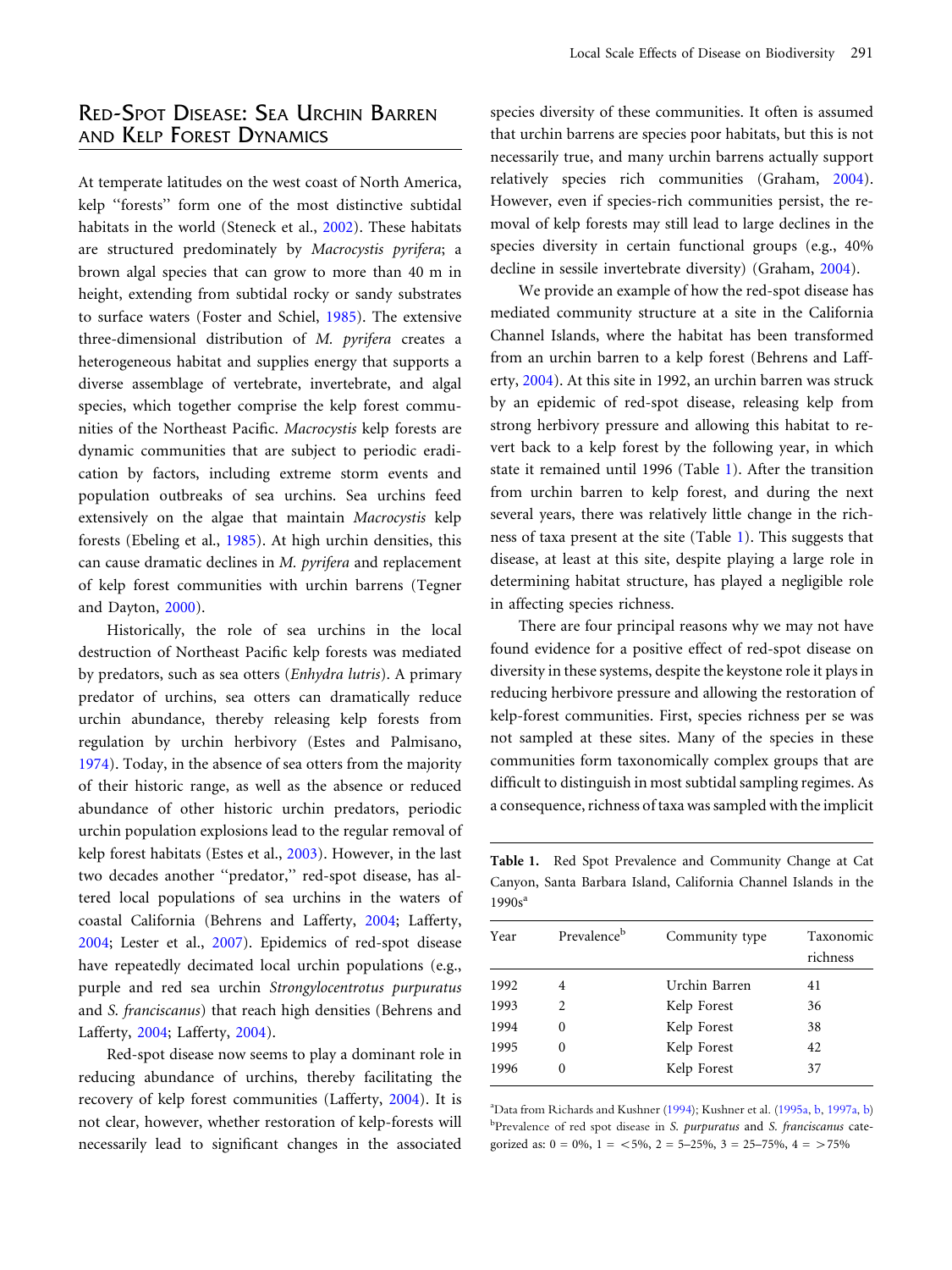understanding that the number of taxa recorded underestimates the number of species present. Second, the richness of species at local sites in these systems may have been reduced by long-term fluctuations between urchin barrens and kelp forests that have extirpated species not able to persist in both habitat types. Third, given the likely persistence of specialist species across the mosaic of habitats in this region, it is conceivable that time lags in the colonization of individual sites may temporarily reduce species richness after the conversion of an urchin barren to a kelp forest habitat. Fourth, evidence of a change in species richness may not have been detected because it simply did not occur. Although conversion of an area from one habitat type to another is expected to lead to large changes in diversity, it has been shown in a diversity of circumstances that this is not always the case (e.g., Brown et al., [2001;](#page-7-0) Sax, [2002\)](#page-8-0). In fact, oftentimes communities dominated by completely different species retain almost precisely the same number of species (Sax et al., [2005\)](#page-8-0). Consequently, it is conceivable that red-spot disease, despite the changes it mediated in community structure from an urchin barren to a kelp forest, has not lead to a change in species richness at local scales.

# SYLVATIC PLAGUE IN NORTH AMERICAN PRAIRIE DOGS

Historical records suggest that prairie dogs (genus Cynomys) may have been the most abundant herbivorous mammal in North America at the time of the first Euro-American explorations of the West (Seton, [1929;](#page-8-0) Cully, [1989](#page-7-0)), having enormous effects on the structure of local communities (Detling and Whicker, [1988](#page-7-0); Reading et al., [1989](#page-8-0)). Through their burrowing and grazing activities, prairie dogs are ecosystem engineers. Their preferential feeding behaviors altered plant species composition, abundance, and diversity (Coppock et al., [1983;](#page-7-0) Weltzin et al., [1997](#page-8-0)), their creation of burrows and a heterogeneous landscape of patchy vegetation provided habitat for numerous grassland species, and their abundance, distribution, and size made them optimal prey for a variety of predators (Clark et al., [1982](#page-7-0); Kotliar et al., [1999](#page-7-0)). Today their influence is greatly diminished because all five species have suffered drastic declines in population abundance and distribution during the past 100 years. These declines in prairie dog abundance are largely attributable to three major factors: rodent poisoning programs, habitat loss, and sylvatic plague (Cully, [1989](#page-7-0); Knowles and Knowles, [1994\)](#page-7-0).

The impact of these declines has been well-studied among three prairie dog species: black-tailed (Cynomys ludovicianus), Gunnison's (C. Gunnisoni), and white-tailed (C. leucurus). All three species are highly susceptible to sylvatic plague, to which they have little or no immunity, with resulting population mortality inevitably in excess of 99.5% (Clark, [1989;](#page-7-0) Cully, [1989](#page-7-0); Cully et al., [1997\)](#page-7-0). Consequently, the removal of prairie dogs provides us with an opportunity to understand how disease (sylvatic plague) can impact species diversity at local scales.

We can estimate the importance of sylvatic plague by examining the results of experimental studies and surveys that explore the impacts of prairie dog removal on subsequent characteristics of grassland assemblages. In particular, we can examine four types of evidence: prairie dog exclusion studies, colony vs. adjacent non-colony comparisons, active vs. abandoned colony comparisons, and post-eradication surveys. Collectively, these studies suggest that prairie dog removal can have a significant effect on the diversity of faunal and floral species. Numerous studies have shown that prairie dog ecosystems support a greater diversity of small mammals, terrestrial predators, and avian species than undisturbed grasslands (see Kotliar et al., [1999](#page-7-0) for a complete review). The principal explanation for these declines in diversity across animal taxa seems to be the loss of burrowing habitat, and overall heterogeneity, provided by prairie dogs (Kotliar et al., [1999](#page-7-0)). The local effects of prairie dog removal have scaled up to cause the near extinction of black-footed ferrets (Mustela nigripes) and the proposal of ferruginous hawks (Buteo regalis), mountain plovers (Charadrius montanus), burrowing owls (Athene cunicularia), and swift foxes (Vulpes velox) as candidate species under the Endangered Species Act (Miller et al., [1994](#page-8-0)). With respect to plant species, the effects of prairie dog removal are less straightforward. Several studies on black-tailed prairie dogs suggest a greater diversity of plant species within prairie dog habitats; two studies on Gunnison's prairie dogs describe lower diversity of plant species within prairie dog habitats, and two reviews on the effects of white-tailed prairie dogs report no difference in diversity of plant species within prairie dog habitats (Table [2\)](#page-6-0). The inconsistency between studies on different prairie dog species suggests that the impact of their removal on plant diversity at local scales is dependent on the particular prairie dog species that is removed.

Overall, this evidence suggests that the extirpation of prairie dog populations by sylvatic plague should have significant effects on diversity of both plant and animal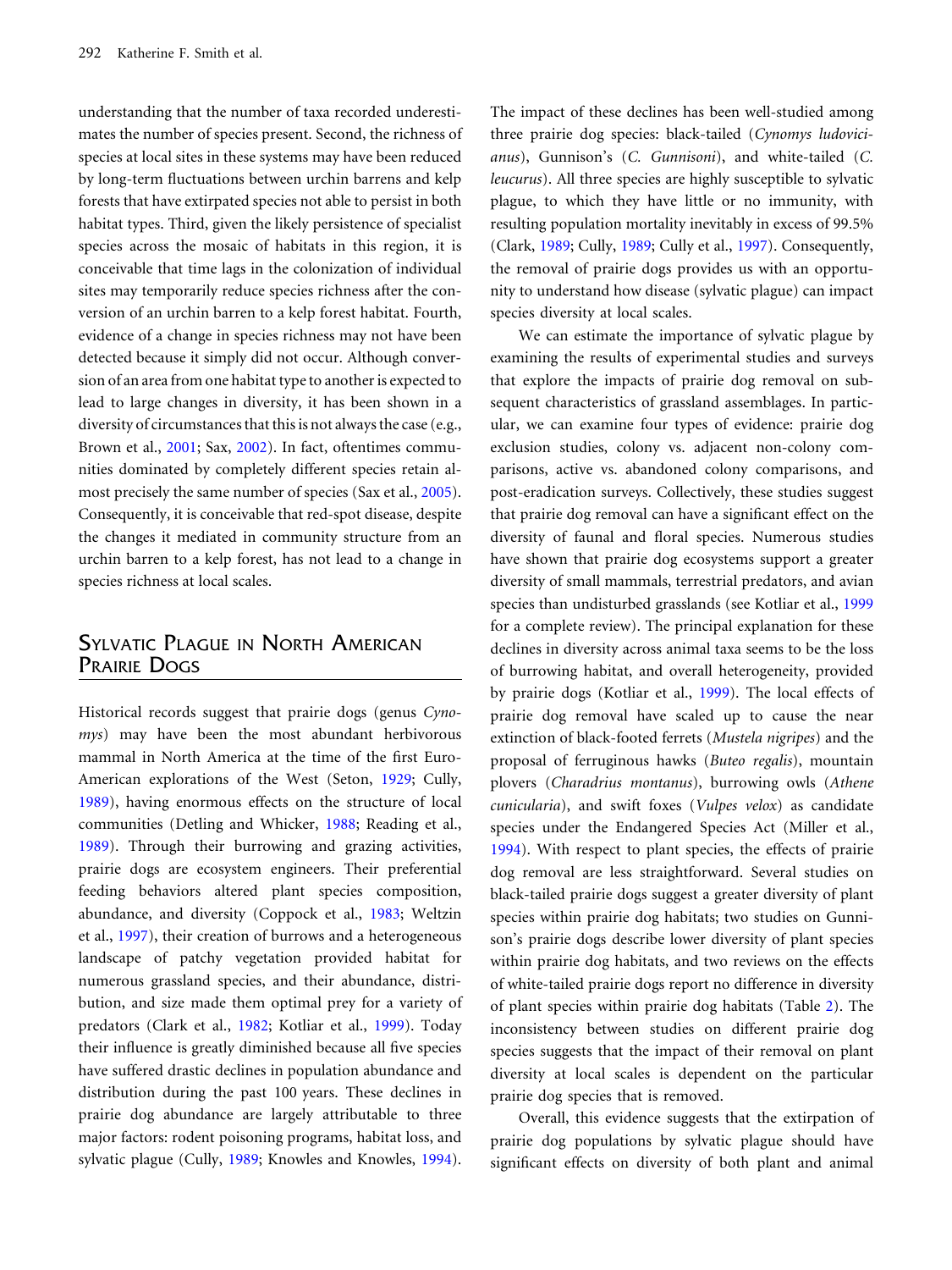| Species      | Study type                           | Dominant floral group |                 | Highest diversity | Reference                       |
|--------------|--------------------------------------|-----------------------|-----------------|-------------------|---------------------------------|
|              |                                      | Prairie dogs          | No prairie dogs |                   |                                 |
| Black-tailed | Pre/post abandonment <sup>a</sup>    | Forbs                 | Graminoids      | Pre-abandonment   | Osborn and Allan (1949)         |
| Black-tailed | Pre/post colonization <sup>a</sup>   | Forbs                 | Graminoids      | Post-colonization | Archer et al. (1987)            |
| Black-tailed | Pre/post exclusion <sup>a</sup>      | Forbs                 | Graminoids      | No change         | Cid et al. (1991)               |
| Black-tailed | Colony vs adjacent area              | Forbs                 | Graminoids      | Colony            | Bonham and Lerwick (1976)       |
| Gunnison's   | Pre/post reintroduction <sup>a</sup> | Graminoids            | Graminoids      | No change         | Davidson et al. (1999)          |
| Gunnison's   | Pre/post colonization <sup>a</sup>   | Graminoids            | Graminoids      | Pre-colonization  | Slobodchikoff et al. (1988)     |
| White-tailed | Review                               | Varied with study     |                 | No change         | Tileston and Lechleitner (1966) |
| White-tailed | Review                               | Varied with study     |                 | No change         | Hoogland (1981)                 |

<span id="page-6-0"></span>Table 2. Floral Species Composition and Diversity in the Presence and Absence of Three Prairie Dog Species

<sup>a</sup>Studies were conducted at least 1 year after the change in prairie dog presence

species at local scales. Vertebrate and invertebrate diversity should decline after prairie dog removal, whereas plant species diversity should increase, decrease, or remain unchanged depending on which prairie dog species is removed. Two points of caution should be considered when interpreting this evidence. First, given the limited number of studies available, we cannot rule out the possibility that the species-dependent results exhibited by plant diversity also may be site-dependent. Second, the results of the studies and surveys examined here were performed over relatively short periods of time, and it is conceivable that studies or surveys conducted during the course of many years (or even centuries) would result in different conclusions. Nevertheless, we are confident that at least over the short-term, sylvatic plague plays a strong role in mediating local levels of species diversity in grassland communities dominated by prairie dog colonies.

#### **CONCLUSIONS**

At local scales infectious disease seems to play an important, although difficult to predict, role in structuring species diversity. As we have shown, diseases can cause drastic population declines or local extirpations in keystone species, ecosystem engineers, and otherwise abundant species. By reducing the abundance of these species, diseases can have highly variable effects on local diversity. Although we did not provide examples, disease also could conceivably alter local diversity by causing extirpations or declines in the abundance of rare species. Regardless of the mechanism, however, disease can have one of three effects on local diversity; it can cause diversity to increase, decrease,

or remain relatively unchanged. These different impacts may be very important, particularly when considered alongside potentially corresponding changes in community structure and function, and we believe that future efforts to understand the importance of disease in mediating species diversity should explicitly consider changes at local scales.

During the long-term, we cannot rule out the possibility that disease will play a larger role in future species extinctions. At a global scale this is appears to occur most frequently when diseases interact synergistically with anthropogenic changes in the environment to cause declines in species abundance across their ranges (Smith et al., [2006](#page-8-0), [2009](#page-8-0)). At local scales, synergistic interactions between disease and anthropogenic stressors may act to locally extirpate species. This could lead to cascades of events that continue to alter local diversity in ways that are difficult to generalize, i.e., to net increases, decreases, or lack of change in diversity depending on the particular communities affected. Only if these synergistic effects become exceedingly common would we expect to see general declines in local species diversity. So, although currently available evidence does not support the conclusion that infectious disease is a primary contributor to species extinctions at global scales, nor that disease should necessarily cause declines in diversity at local scales, we cannot rule out the possibility that these conditions could change. Future work can determine what the ultimate impacts of infectious disease will be on global levels of diversity and on the diversity of local communities. However, this will only be accomplished when conservation biologists, ecologists, and wildlife managers make the study and survey of infectious agents a regular component of their research programs.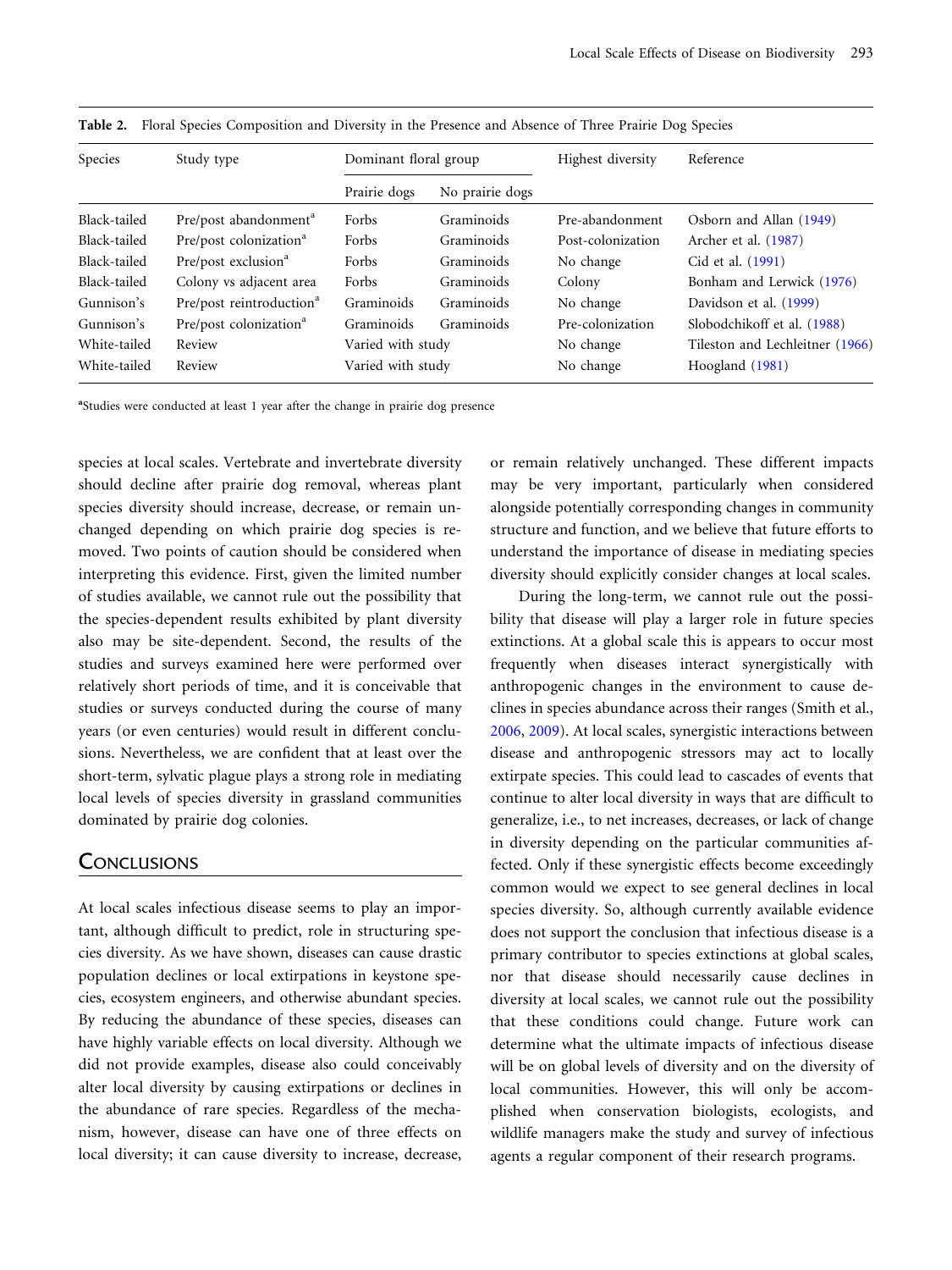### <span id="page-7-0"></span>**REFERENCES**

- Anderson RM, May RM (1992) Infectious diseases of humans, dynamics and control. New York: Oxford University Press
- Archer S, Garrett MG, Detling JK (1987) Rates of vegetation change associated with prairie dog grazing in North American mixed-grass prairie. Vegetatio 71:159–166
- Behrens MD, Lafferty KD (2004) Effects of marine reserves and urchin disease on southern California rocky reef communities. Marine Ecology Progress Series 279:129–139
- Bonham CD, Lerwick A (1976) Vegetation changes induced by prairie dogs on shortgrass range. Journal of Range Management 27:221–225
- Brown JH, Ernest SKM, Parody JM, Haskell JP (2001) Regulation of diversity: maintenance of species richness in changing environments. Oecologia 126:321–332
- Cid M, Detling JK, Whicker AD, Brizuela MA (1991) Vegetational responses of a mixed-grass prairie site following exclusion of prairie dogs and bison. Journal of Range Management 44:100– 105
- Clark TW (1989) Conservation Biology of the Black-Footed Ferret, Mustela nigripes. Special Scientific Report No. 3. Wildlife Preservation Trust International, Philadelphia, Pennsylvania
- Clark TW, Campbell TM, Socha DG, Casey DE (1982) Prairie dog colony attributes and associated vertebrate species. Great Basin Naturalist 42:572–582
- Collins JP, Storfer A (2003) Global amphibian declines: sorting the hypotheses. Diversity and Distributions 9:89–98
- Coppock DL, Detling JK, Ellis JE, Dyer MJ (1983) Plant-herbivore interactions in a North American mixed-grass prairie. I. Effects of black-tailed prairie dogs on intraseasonal aboveground plant biomass and nutrient dynamics and plant species diversity. Oecologia 56:1–9
- Cully JF (1989) Plague in prairie dog ecosystems: importance for black-footed ferret management. In: The Prairie Dog Ecosystem: Managing for Biological Diversity. Montana: Bureau of Land Management Wildlife Technical Bulletin No. 2
- Cully JF, Barnes AM, Quan TJ, Maupin G (1997) Dynamics of plague in a Gunnison's prairie dog complex from New Mexico. Journal of Wildlife Diseases 33:706–719
- Daszak P, Berger L, Cunningham AA, Hyatt AD, Green DE, Speare R (1999) Emerging infectious diseases and amphibian population declines. Emerging Infectious Diseases 5:735–748
- Daszak P, Cunnignham AA, Hyatt AD (2001) Anthropogenic environmental change and the emergence of infectious diseases in wildlife. Acta Tropica 78:103–116
- Davidson A, Parmenter RP, Gosz JR (1999) Responses of small mammals and vegetation to a reintroduction of Gunnison's prairie dogs. Journal of Mammalogy 80:1311–1324
- De Castro F, Bolker B (2005) Mechanisms of disease-induced extinction. Ecology Letters 8:117–126
- Detling JK, Whicker AD (1988) A control of ecosystem processes by prairie dogs and other grassland herbivores. In: Proceedings of the Eighth Great Plains Wildlife Damage Control Workshop. Rapid City, SD: U.S. Forest Service, pp 23–29
- Dobson AP (1995) The ecology and epidemiology of rinderpest virus in Serengeti and Ngorongoro crater conservation area. In: Serengeti II Research, Management and Conservation of an Ecosystem, Sinclair ARE, Arcese P (editors), Chicago, IL: University of Chicago Press, pp 485–505
- Ebeling AW, Laur DR, Rowley RJ (1985) Severe storm disturbances and reversal of community structure in a southern California [USA] kelp forest. Marine Biology 84:287–294
- Estes JA, Hatfield BB, Ralls K, Ames J (2003) Causes of mortality in California sea otters during periods of population growth and decline. Marine Mammals Science 19:198–216
- Estes JA, Palmisano JF (1974) Sea otters: their role in structuring nearshore communities. Science 185:1958–1960
- Fenton A, Pedersen AB (2005) Community epidemiology in theory and practice: conceptual framework for classifying disease threats in human and wild populations. Emerging Infectious Disease 11:1815–1821
- Foster MS, Schiel DR (1985) The Ecology of Giant Kelp Forests in California: A Community Profile. Washington, DC: U.S. Fish and Wildlife Service Biological Reports 85.
- Graham MH (2004) Effects of local deforestation on the diversity and structure of Southern California giant kelp forest food webs. Ecosystems 7:341–357
- Harvell CD, Mitchell CE, Ward JR, Altizer S, Dobson AP, Ostfield RS, Samuel MD (2002) Climate warming and disease risk for terrestrial and marine biota. Science 296:2158–2162
- Hoogland JL (1981) Black-tailed, Gunnison's, and Utah prairie dogs reproduce slowly. Journal of Mammalogy 82:917–927
- Hudson PJ, Rizzoli A, Grenfell BT, Heesterbeek H, Dobson A (2002) The Ecology of Wildlife Diseases, Oxford: Oxford University Press
- Jones ME, Jarman PJ, Lees CM, Estermen H, Hamede RK, Mooney NJ, Mann D, Pukk CE, Bergfeld J, McCallum H (2007) Conservation management of Tasmanian devils in the context of an emerging, extinction-threatening disease: devil facial tumor disease. EcoHealth 4:326–337
- Keever C (1953) Present composition of some stands of the former oak-chestnut forest in the southern Blue Ridge Mountains. Ecology 34:44–54
- Knowles CJ, Knowles PR (1994) A review of Black-tailed prairie dog literature in relations to rangelands administered by the Custer National Forest, Billings, MT: USDA Custer National Forest. [http://www.fs.fed.us/r2/nebraska/gpng/reports/pdog\\_](http://www.fs.fed.us/r2/nebraska/gpng/reports/pdog_litreview.pdf) [litreview.pdf.](http://www.fs.fed.us/r2/nebraska/gpng/reports/pdog_litreview.pdf) Accessed 20 August 2008
- Korstian CF, Stickel PW (1927) The natural replacement of blightkilled chestnut in the hardwood forests of the northeast. Journal of Agricultural Research 34:631–648
- Kotliar NB, Baker BW, Whicker AD, Plumb G (1999) A critical review of assumptions about the prairie dog as a keystone species. Environmental Management 24:177–192
- Kushner DJ, Lerma D, Mondrgon J, Morgan J (1997a) Kelp Forest Monitoring, 1995 Annual Report. Technical Report-CHIS-97- 01
- Kushner DJ, Lerma D, Richards V (1995a) Kelp Forest Monitoring, 1994 Annual Report. Technical Report-CHIS-95-03. [http://science.nature.nps.gov/im/units/chis/reports\\_pdf/marine/](http://science.nature.nps.gov/im/units/chis/reports_pdf/marine/kelp94.pdf) [kelp94.pdf.](http://science.nature.nps.gov/im/units/chis/reports_pdf/marine/kelp94.pdf) Accessed 20 August 2008
- Kushner DJ, Morgan J, Mondrgon J, Lerma D (1997b) Kelp Forest Monitoring, 1996 Annual Report. Technical Report-CHIS-97- 04
- Kushner D, Walder R, Gorodezky L, Lerma D, Richards V (1995b) Kelp Forest Ecological Monitoring, Channel Islands National Park (1993 Annual Report). Technical Report-CHIS-95-02
- Lafferty KD (2004) Fishing for lobsters indirectly increases epidemics in sea urchins. Ecological Applications 14:1566–1573